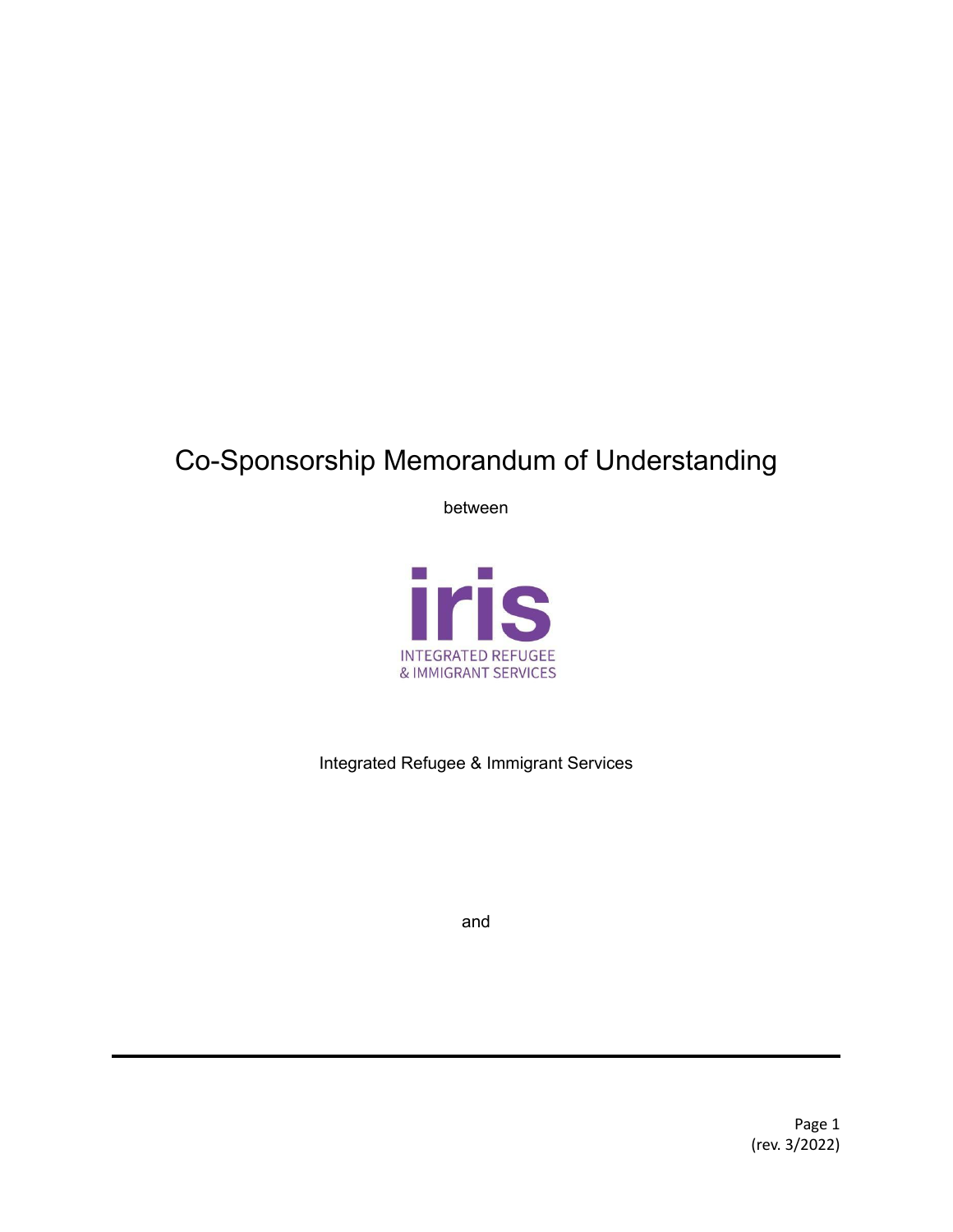This memorandum of understanding clarifies the roles of, the responsibilities of and the relationship between the resettlement agency, Integrated Refugee & Immigrant Services (IRIS), and the community co-sponsorship group with whom IRIS will place a newly arriving Reception & Placement (R&P) clients.

IRIS is an affiliate of Church World Service (CWS) and is allocated resettlement cases through the United States Refugee Admissions Program (USRAP) on the basis of a contract between CWS and the Department of State. IRIS chooses some cases for placement with a co-sponsor based on availability, need and specific factors related to each case.

In order to be eligible for a co-sponsorship placement, at least 10 members of the community group must go through IRIS' orientation and training program. Their self-assessment must be approved by IRIS and they must submit a green light form stating that they can be ready to resettle a family with up to one week's notice. The group must be an incorporated entity and must have liability insurance that covers its volunteers.

Within the IRIS Community Co-Sponsorship model, many required R&P tasks are delegated to the community co-sponsorship group. While IRIS remains directly accountable to both Church World Service and the federal government, once the co-sponsorship placement is confirmed,

## **the community co-sponsorship group agrees to take responsibility for the following:**

- **Housing**: Acquire suitable housing in accordance with the R&P Home Safety Evaluation Checklist. Provide a security deposit for initial housing and/or second home at end of initial lease. Provide lease guarantee if necessary.
- **Rental Assistance**: Follow the IRIS Financial Assistance Policy and provide continued rental assistance according to this policy once the R&P grant has been spent.
- **Furnishings and Supplies**: Collect furnishings, kitchen and household items, hygiene and cleaning items in accordance with the R&P Home Supply Checklist. Ensure that these items are available to the family upon arrival.
- $\Box$  **Seasonal Clothing:** Ensure that each member of the family has adequate seasonal clothing and footwear for work, school, and everyday use in accordance with the guidance provided in the IRIS Co-Sponsorship Manual. Provide whatever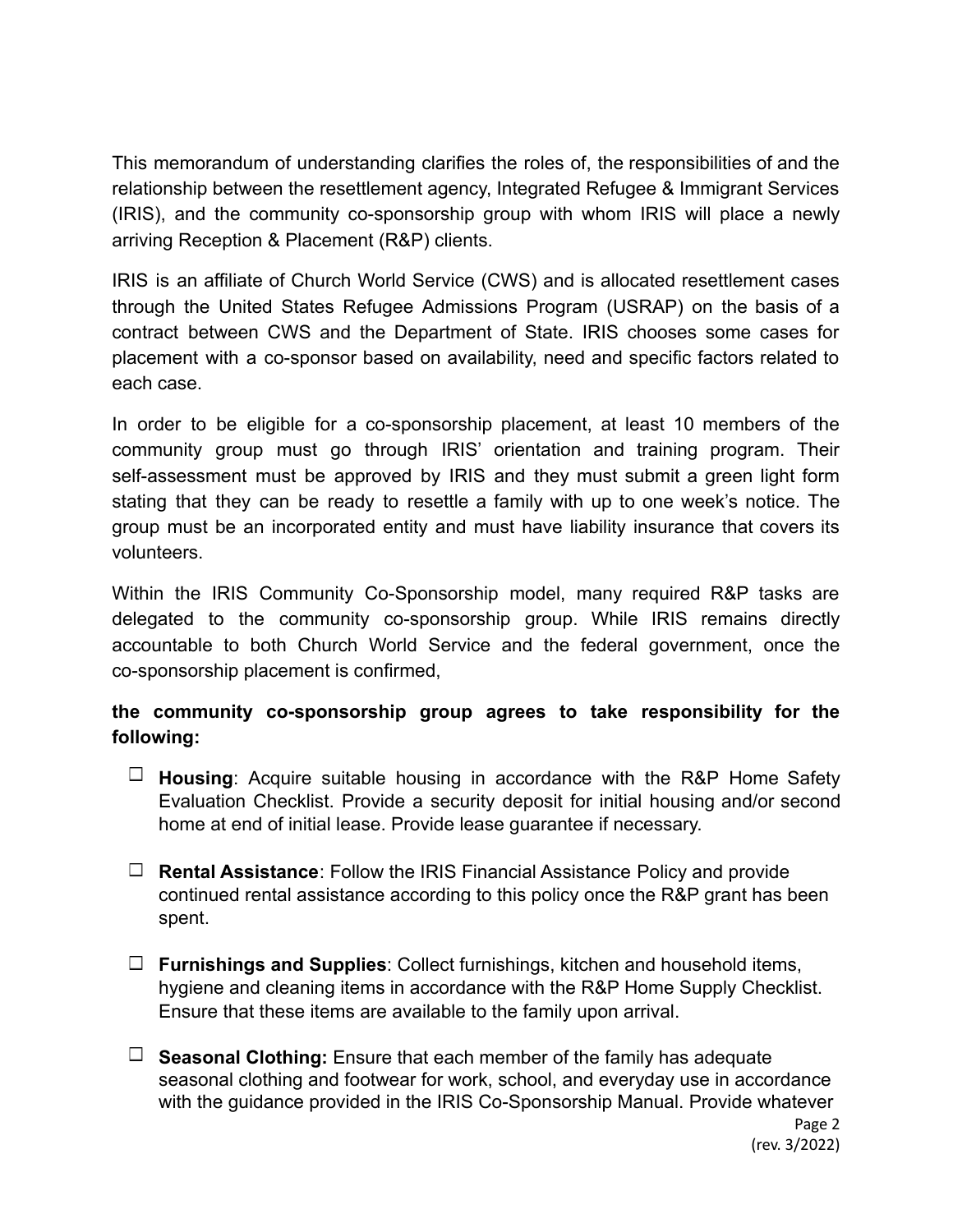they do not bring with them including diapers for infants and toddlers.

- **Stock the Pantry**: Purchase culturally appropriate groceries for the family, enough for 4-5 days until they can buy their own groceries.
- **Arrival**: Pick up the family from the airport or the IRIS office in New Haven and welcome them to their new home and community.
- **Welcome Meal**: Provide a culturally appropriate meal, ready for the individual or family to enjoy immediately upon arrival at their new home.
- **Pocket Money and Food Allocations**: Upon arrival, provide clients with pocket money (\$50 per adult, \$25 per child to be split evenly among parents if relevant) as well as food allocations (in accordance with guidance provided in the IRIS Co-Sponsorship Manual) so that they are able to purchase groceries until SNAP benefits are received.
- **Public Benefits**: Ensure that clients apply for social security cards and enroll in public assistance programs (TFA/RCA, SNAP, HUSKY/Medicaid) shortly after arrival.
- **Health**: Ensure that Refugee Health Assessments are conducted within 30 days of arrival. Accompany the family to medical appointments and assist as an advocate for the individual or family's healthcare access. Teach family to navigate healthcare system independently.
- **Education**: Ensure that children are enrolled in school as soon as possible and that school provides adequate ESOL assistance.
- **English Language Acquisition**: Ensure that adult family members are enrolled in ESOL classes as soon as possible. Focus on developing English skills in conversation with the family.
- $\Box$  **Financial Education**: Facilitate financial education for the family. Help establish budget and support financial literacy.
- $\Box$  **Job Development**: Help all employable individuals within the family with employment preparation in order to work towards self-sufficiency. Prepare resumes. Help identify employment opportunities. Provide interview preparation. Liaise with employers to facilitate communication.
- **Transportation Assistance**: Teach the family to use public transportation and other independent transportation options as soon as possible to work towards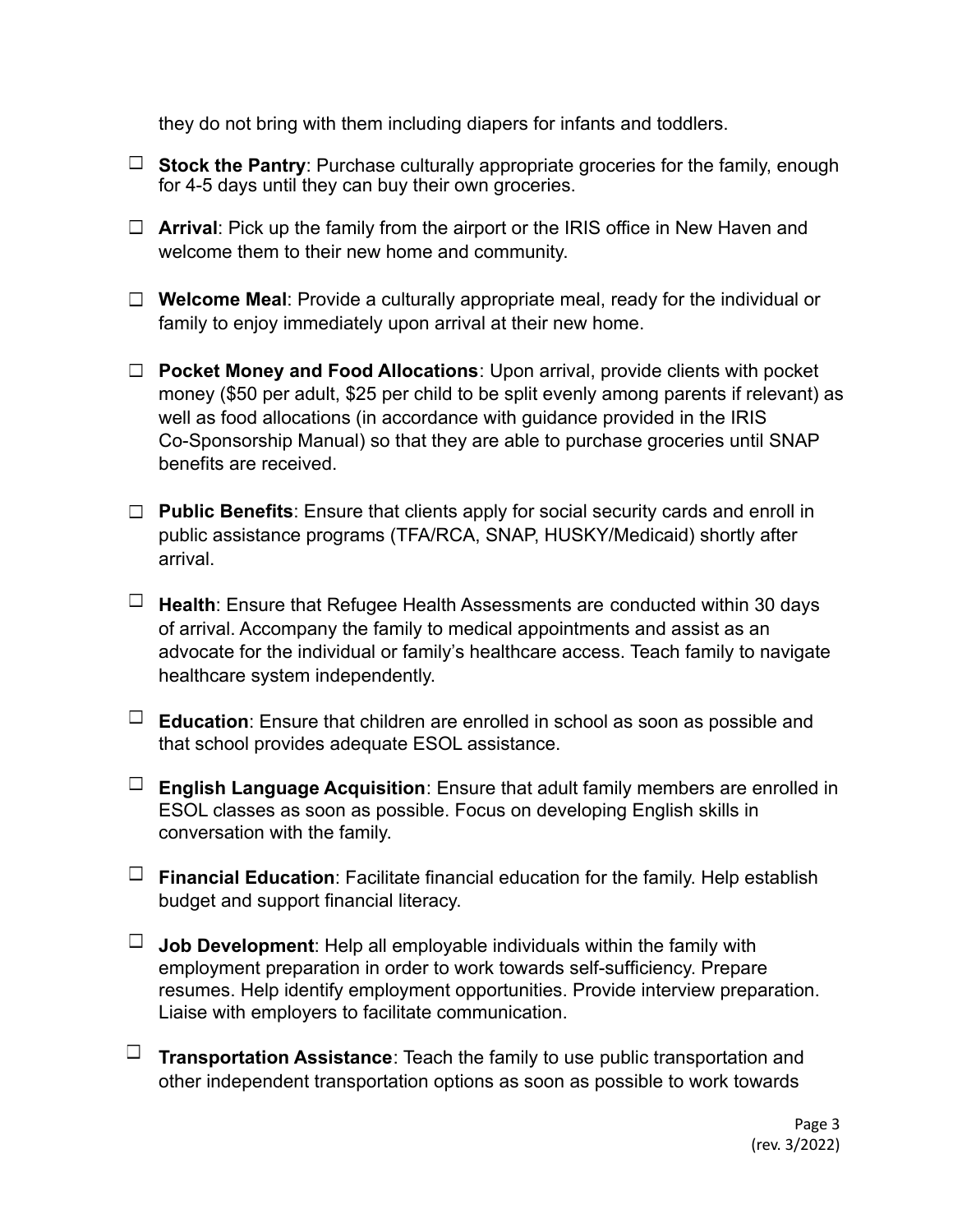self-sufficiency. Arrange for transportation of family in situations where public transportation is not possible/practical.

- **Community Orientation**: Ensure that family learns of local resources and opportunities that will help facilitate their transition and integration into their new community and promote self-sufficiency.
- **Administrative Compliance**: Ensure that all federally required documentation is completed in a timely manner. Submit reimbursement requests in accordance with IRIS policies. Provide case notes according to the designated instructions and timeline.

**IRIS is both supporter and supervisor of the community co-sponsorship group**. IRIS will seek to ensure the best possible resettlement experience for both client and co-sponsor by clearly communicating regulations and expectations, providing training and continuing support, and facilitating the resolution of any conflicts.

**IRIS will ensure compliance** with federal and internal expectations through regular (at least weekly) communication and at least 3 home visits during the R&P period. Co-sponsorship group leaders are expected to communicate any difficulties to the IRIS case manager so that they can be rapidly addressed.

#### **Disbursement of R&P funds:**

It is generally expected that co-sponsorship groups will provide financial and material assistance directly to the clients or on their behalf and later seek reimbursement from IRIS for eligible R&P expenses. If in a given circumstance it is more efficient for IRIS to provide the assistance directly then IRIS may decide to do so, but it is expected that in most cases reimbursement to the co-sponsor is most efficient.

Community co-sponsorship groups must have 501(c)3 status or a 501(c)3 partner organization that accepts to act as a fiduciary. IRIS will only provide reimbursement to an organization with a 501(c)3 designation.

Community co-sponsors must prepare reimbursement requests as specified in the IRIS Co-Sponsorship Manual using the required form and attaching copies of all expenses signed by all parents within the client household. These will be submitted to and reviewed by the IRIS Community Co-Sponsorship Case Manager before being reviewed by the Director of Co-Sponsorship and processed according to the IRIS R&P Disbursement Protocol.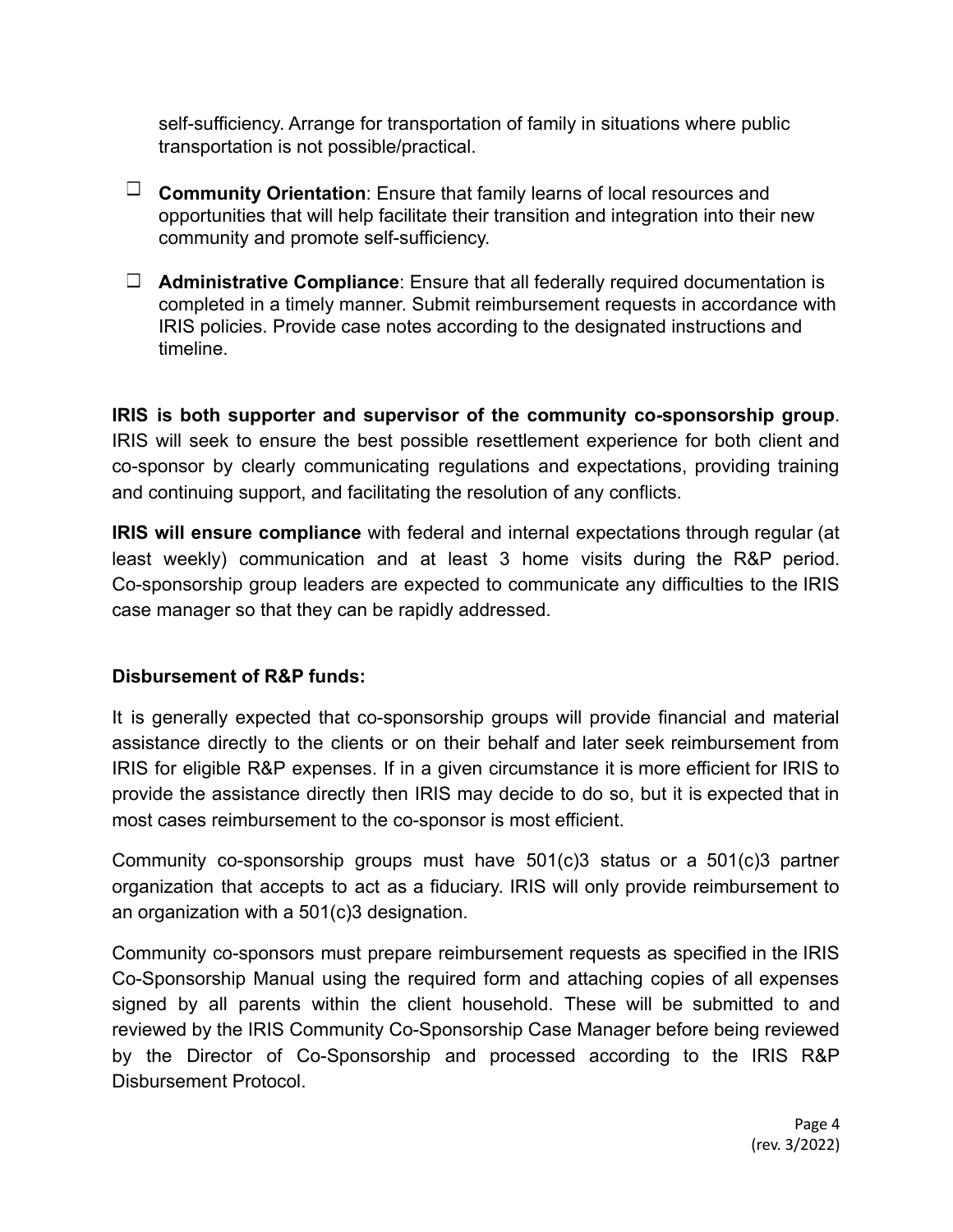Reimbursement requests must be submitted in a timely manner so as to ensure that all funds are spent by the client's 90th day after arrival. IRIS expects to receive requests for all expenses to date at the first and second home visits (approximately 10 and 45 days after arrival) if not before.

## **Termination of Co-Sponsorship Agreement**

Both IRIS and the community co-sponsorship group are committed to making efforts to preserve the co-sponsorship agreement even if the co-sponsorship proves to be difficult due to unexpected circumstances. However, the community co-sponsorship group also has the right to end the agreement for whatever reason if they feel that they cannot continue. Likewise, if at any point IRIS feels that the co-sponsorship group is unable to meet the expectations set forth and that it is in the best interest of the clients to end the co-sponsorship, IRIS reserves the right to do so. In this case, IRIS would decide whether to directly support the resettlement of the family in their initial placement location or to move them to a new location.

Under normal circumstances, it is expected that community co-sponsorship groups will continue to support the clients that have been placed with them at least through the duration of the rental assistance period (3-6 months, as assigned shortly after arrival). Groups can continue to assist beyond this period but should stop financial assistance and all actions that promote dependency. They should instead encourage all efforts toward financial and functional self-sufficiency. If the community co-sponsorship group has co-signed the client's lease they will remain financially liable for the duration of the lease. If the client has been placed in a location where rents are high (above the "New Haven Standard" as defined in the IRIS Co-Sponsorship Manual) then it is also expected that the community co-sponsorship group will assist the client to move to a more affordable location at the end of the lease should this be necessary or desired by the client. It is not expected that the community co-sponsorship group will continue to support the clients in order to help them stay in a location that they cannot afford independently.

Barring unforeseen circumstances and with certain exceptions, our expectation is that **the formal co-sponsorship period comprises one year from the date of arrival**, as illustrated in the supplement to the IRIS Co-Sponsorship Program Manual,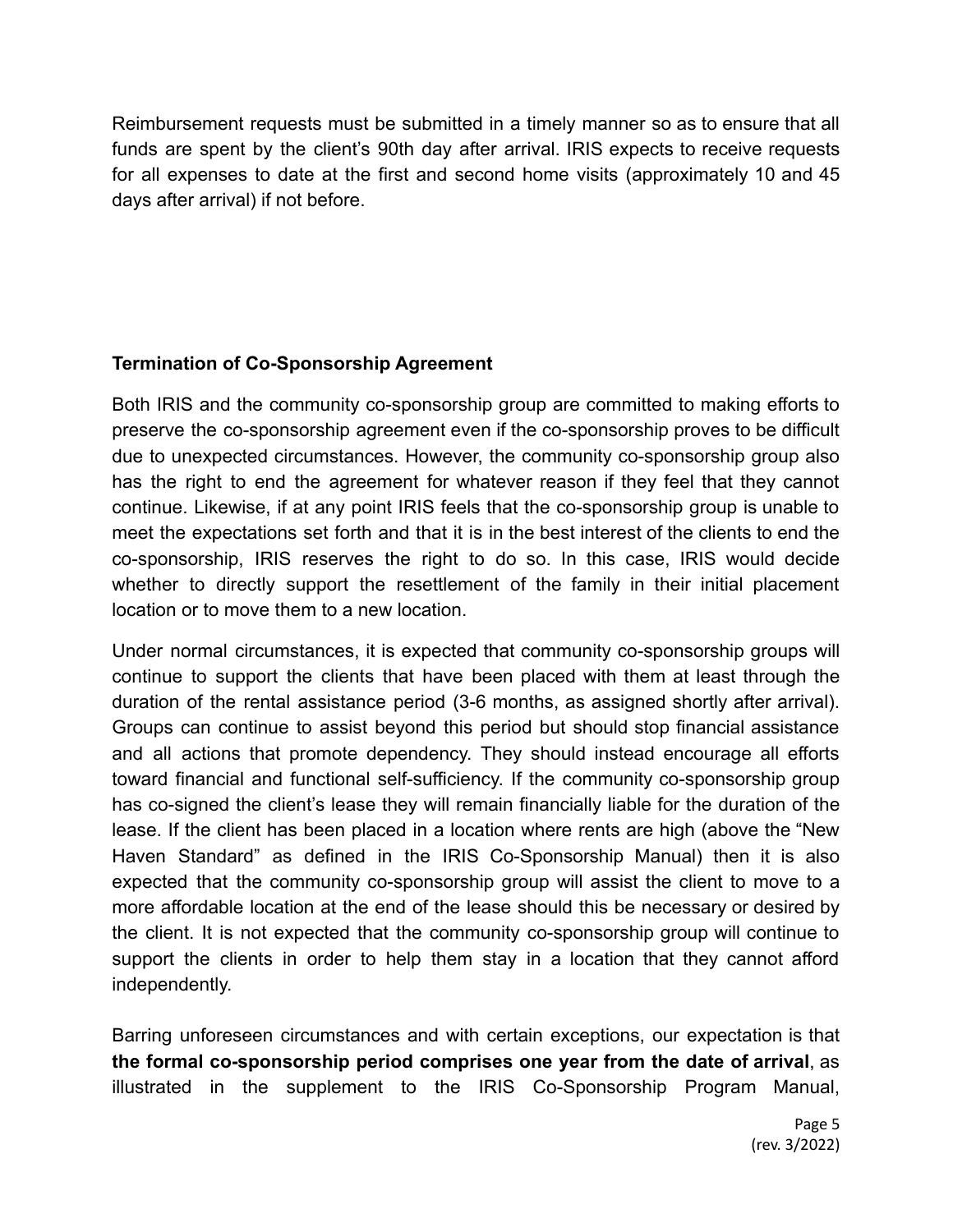"Co-Sponsorship Timeline and Trajectory". Gradual decreases in assistance over time, as highlighted in the above paragraph, are expected. While IRIS will continue to serve the refugee family for an additional 4 years, as well as liaise with the co-sponsor group for troubleshooting and other forms of assistance, the co-sponsor group's direct involvement with the family after the co-sponsorship period has ended is understood to be purely voluntary while assuming all liability for any group members' activities and actions.

#### **Commitment of the co-sponsorship group:**

We enter into this partnership thoughtfully and prepared to perform the activities indicated above to the best of our ability. We have been trained in our role and know whom at IRIS to contact with questions or concerns. We understand that IRIS is ultimately responsible for the provision of all core resettlement services, and that this memorandum of understanding is not a legally binding agreement. However, in the best interest of the clients, we enter into this partnership committed to our responsibilities and to respecting the regulations and guidelines set by the federal government and by IRIS.

Community Co-Sponsorship group representative

*Signature Date*

# **Commitment of IRIS:**

We enter into this partnership confident that the community co-sponsorship group has been adequately trained and is fully committed to the mission of refugee resettlement and self-sufficiency. We will provide oversight and support during the resettlement period and remain accountable towards CWS and the federal government for the resettlement services received by the clients placed with this community co-sponsorship group.

 $\mathcal{L}_\text{max} = \mathcal{L}_\text{max} = \mathcal{L}_\text{max} = \mathcal{L}_\text{max} = \mathcal{L}_\text{max} = \mathcal{L}_\text{max} = \mathcal{L}_\text{max} = \mathcal{L}_\text{max} = \mathcal{L}_\text{max} = \mathcal{L}_\text{max} = \mathcal{L}_\text{max} = \mathcal{L}_\text{max} = \mathcal{L}_\text{max} = \mathcal{L}_\text{max} = \mathcal{L}_\text{max} = \mathcal{L}_\text{max} = \mathcal{L}_\text{max} = \mathcal{L}_\text{max} = \mathcal{$ 

 $\mathcal{L}_\text{max} = \mathcal{L}_\text{max} = \mathcal{L}_\text{max} = \mathcal{L}_\text{max} = \mathcal{L}_\text{max} = \mathcal{L}_\text{max} = \mathcal{L}_\text{max} = \mathcal{L}_\text{max} = \mathcal{L}_\text{max} = \mathcal{L}_\text{max} = \mathcal{L}_\text{max} = \mathcal{L}_\text{max} = \mathcal{L}_\text{max} = \mathcal{L}_\text{max} = \mathcal{L}_\text{max} = \mathcal{L}_\text{max} = \mathcal{L}_\text{max} = \mathcal{L}_\text{max} = \mathcal{$ 

Integrated Refugee & Immigrant Services representative

*Signature Date*